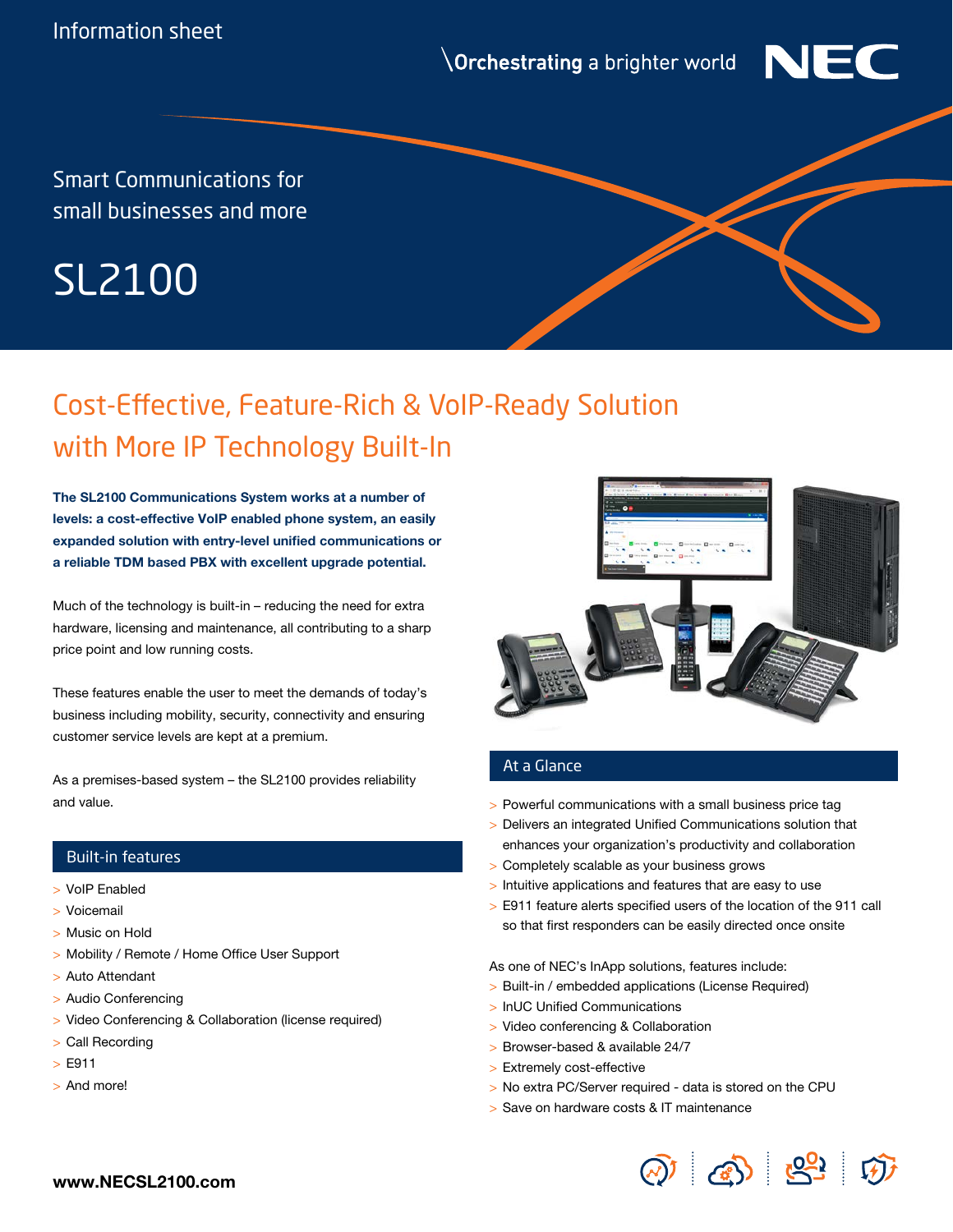### The SL2100 can be easily expanded with up to 3 Chassis – contact your NEC reseller for details

| <b>System Characteristics</b> |                                        |  |  |  |
|-------------------------------|----------------------------------------|--|--|--|
| <b>Chassis dimensions</b>     | 435 x 92.9 x 330 mm / 2.2Kg            |  |  |  |
| Chassis power supply          | 90-264 VAC (50/60Hz) 143-182 VA        |  |  |  |
| Compliance                    | The SL2100 carries a CE mark           |  |  |  |
|                               | and complies with:                     |  |  |  |
|                               | EMC: EN55032 Emission,                 |  |  |  |
|                               | EN55024 Immunity, EN61000 Powering     |  |  |  |
|                               | Safety: EN60950-1                      |  |  |  |
|                               | Transmission and signalling:           |  |  |  |
|                               | TBR3 (ISDN Basic Rate Access),         |  |  |  |
|                               | TBR4 (ISDN Primary Rate Access),       |  |  |  |
|                               | TBR8 (ISDN 3.1KHz audio service),      |  |  |  |
|                               | ES203-021, TBR38 (Analog transmission) |  |  |  |

| <b>Number of Chassis</b>      |                                      | $\mathbf{1}$ | $\overline{2}$ | 3   |  |
|-------------------------------|--------------------------------------|--------------|----------------|-----|--|
| <b>Total Ports</b>            |                                      |              | 256            |     |  |
| <b>Trunk Ports</b>            | Maximum                              | 42           | 84             | 126 |  |
|                               | Analog                               | 12           | 24             | 36  |  |
|                               | PRI                                  | 24           | 48             | 72  |  |
|                               | IP Trunk (SIP/H.323)                 |              | 64             |     |  |
| <b>Extension Ports</b>        | Maximum                              | 54           | 92             | 128 |  |
|                               | Multi-Line Telephone<br>(MLT)        | 24           | 48             | 72  |  |
|                               | Single Line Telephone<br>(SLT)       | 32           | 64             | 96  |  |
|                               | <b>IP Terminal</b><br>(SIP-MLT/Std.) |              | 112            |     |  |
|                               | <b>DSS Console</b>                   |              | 12             |     |  |
|                               | Door phone                           |              | 6              |     |  |
| <b>Virtual Extension Port</b> |                                      |              | 50             |     |  |
| <b>External Paging</b>        |                                      |              | 3              |     |  |
| <b>External MOH</b>           |                                      |              | $\mathbf{1}$   |     |  |
| <b>BGM</b>                    |                                      |              | 1              |     |  |
| Relay                         |                                      |              | 11             |     |  |
| <b>Ethernet Port</b>          |                                      |              | 1              |     |  |
| <b>Analog Modem</b>           |                                      |              | 1              |     |  |

| <b>CPU Option</b>                 | CPU-C1  |  |
|-----------------------------------|---------|--|
| Built-In Answering Machine        | 4       |  |
| Channel / VRS Channel             |         |  |
| <b>Built-in VRS Messages</b>      | 100     |  |
| Built-in Voicemail Channel        | 4       |  |
| <b>Built-in Voicemail Storage</b> | 2 hours |  |
| Built-in IP resources             | 8       |  |

| Category            | Hardware Name     | <b>Description</b>                                          |   | 2                        | 3              |
|---------------------|-------------------|-------------------------------------------------------------|---|--------------------------|----------------|
| System              | IP4WW-Battery Box | <b>External Battery Box</b>                                 |   | 2                        | 3              |
|                     | IP7WW-4KSU-C1     | SL2100 Chassis                                              |   | 2                        | 3              |
| Option Items on CPU | IP7WW-EXIFB-C1    | Interface Card to Expansion Chassis + 16 Channel VRS/InMail |   |                          |                |
|                     |                   | Expansion                                                   |   |                          |                |
|                     | IP7WW-EXIFE-C1    | Interface card for Expansion Chassis                        | 0 |                          | $\overline{2}$ |
|                     | IP7WW-VOIPDB-C1   | VoIP Resource Expansion Card                                |   | $\overline{\phantom{a}}$ |                |
|                     | IP7WW-SDVMS-C1    | 15 Hour Voicemail Storage Expansion                         |   | $\overline{\phantom{a}}$ |                |
|                     | IP7WW-SDVML-C1    | 120 Hour Voicemail Storage Expansion                        |   | $\overline{\phantom{a}}$ |                |
|                     | IP7WW-082U-B1     | 8 Digital + 2 SLT Extensions Card                           | 3 | 6                        | 9              |
|                     | IP7WW-008U-A1     | 8 SLT Extensions Card                                       | 4 | 8                        | 12             |
|                     | IP7WW-3COIDB-C1   | 3 Analog Trunks Daughter Board                              | 4 | 8                        | 12             |
|                     | IP7WW-1PRIDB-C1   | <b>ISDN PRI Daughter Board</b>                              |   | 2                        | 3              |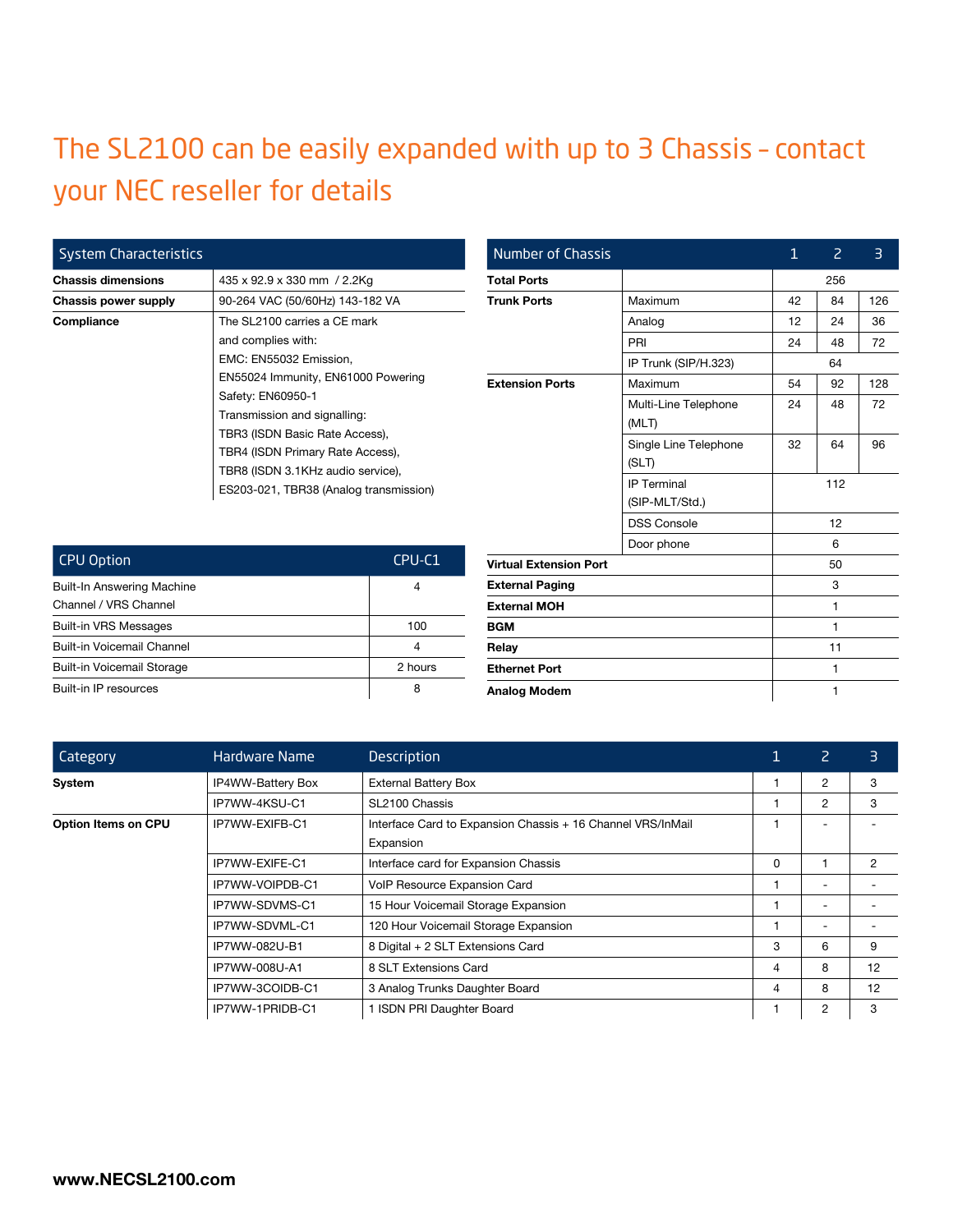### SL2100 Feature List

- > Abbreviated Dialing/Speed Dial
- > Account Code Forced/ Verified/Unverified
- > Account Code Entry
- > Alarm
- > Alarm Reports
- > Alphanumeric Display
- > Analog Communications Interface (ACI)
- > Ancillary Device Connection
- > Answer Hold/Automatic Hold
- > Attendant Call Queuing
- > Automatic Call Distribution (ACD)
- > Automatic Release
- > Automatic Route Selection (ARS/F-Route)
- > Automatic System Upgrades
- > Background Music
- > Barge-In
- > Battery Backup System Memory
- > Battery Backup System Power
- > Built-in Automated Attendant
- > Call Arrival (CAR) Keys
- > Call Duration Timer
- > Call Forwarding
- > Call Forwarding with Follow Me
- > Call Forwarding, Off-Premise
- > Call Forwarding/Do Not Disturb Override
- > Call Monitoring
- > Call Redirect
- > Call Waiting/Camp-On
- > Callback
- > Caller ID
- > Caller ID Call Back
- > Caller ID Call Return
- > Caller ID Call Waiting
- > Caller ID Checking
- > Caller ID Flexible Ringing
- > Caller ID Shared Logging
- > Class of Service
- > Clock/Calendar Display/Time and Date
- > Code Restriction/Toll Restriction
- > Code Restriction Override/ Toll Restriction Override
- > Code Restriction, Dial Block/ Toll Restriction, Dial Block
- > Conference
- > Conference, Remote
- > Conference, Voice Call/ Privacy Release
- > Conferencing, Video WebRTC
- > Contact Center Software
- > Continued Dialing
- > Data Line Security
- > Delayed Ringing
- > Department Calling
- > Department Step Calling
- > Dial Pad Confirmation Tone
- > Dial Tone Detection
- > Dialing Number Preview
- > Digital Call Logging (recording)
- > Digital Trunk Clocking
- > Direct Inward Dialing (DID)
- > Direct Inward Line (DIL)
- > Direct Inward System Access (DISA)
- > Direct Station Selection (DSS) Console
- > Directed Call Pickup
- > Directory Dialing
- > Distinctive Ringing, Tones and Flash Patterns
- > Do Not Disturb (DND)
- > Door Box
- > Drop Key
- > Ecologically Sound Power Saving Mode
- > E911 Compatibility
- > Flash
- > Flexible System Numbering
- > Flexible Timeouts
- > Forced Trunk Disconnect
- > Group Call Pickup
- > Group Listen
- > Handset Mute/Handset Cutoff
- > Hands-free and Monitor
- > Hands-free Answerback/ Forced Intercom Ringing
- > Headset Operation
- > Hold
- > Hotel/Motel
- > Hotel/Motel Do Not Disturb
- > Hotel/Motel DSS Console Monitoring
- > Hotel/Motel Message Waiting
- > Hotel/Motel Room Status
- > Hotel/Motel Room Status Printout
- > Hotel/Motel Room-to-Room Call Restriction
- > Hotel/Motel Single Digit Dialing
- > Hotel/Motel Toll Restriction (When Checked In)
- > Hotel/Motel Wake Up Call
- > Hot Key-Pad
- > Hotline

> InUC > Intercom

- > Howler Tone Service
- > InMail-Automatic Access to VM by Caller ID
- > InGuard-Toll Fraud Protection
- > InMail Cascade Message Notification
- > InMail Email Notification
- > InMail Find-Me Follow-Me

> InMail Upload Download Audio

> InMail - Language Setting

> InMail Park and Page

> Intercom SMDR

> IP Trunk - (SIP)

> Licensing > Line Preference

> Loop Keys > Maintenance

> Memo Dial > Message Waiting

> IP Multiline Station (SIP) > IP Single Line Telephone (SIP)

> ISDN Compatibility (PRI) > Last Number Redial

> Long Conversation Cutoff

> Meet Me Conference > Meet Me Paging

> Meet Me Paging Transfer

 $\textcircled{3}$   $\textcircled{3}$   $\textcircled{3}$   $\textcircled{3}$